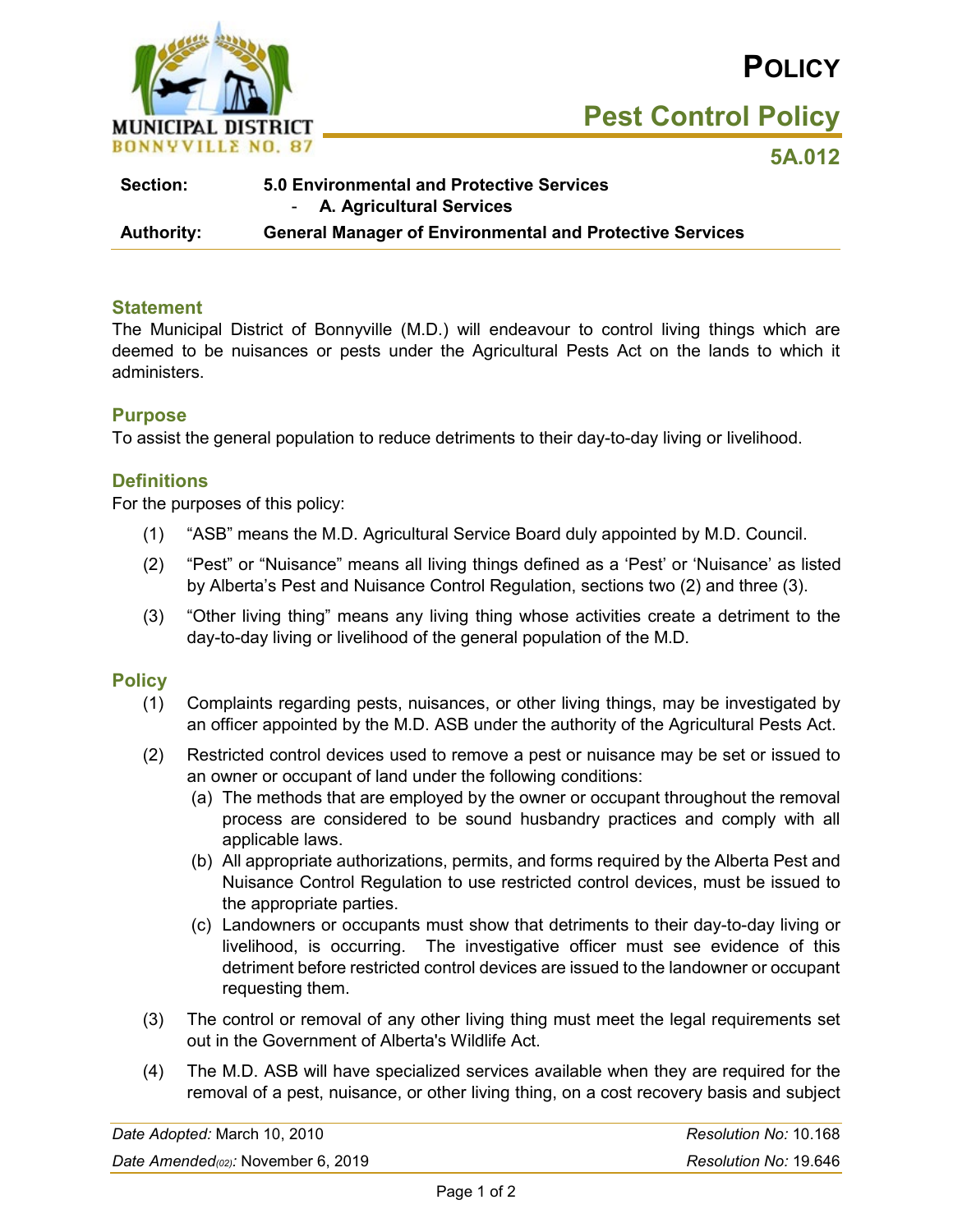

to available resources. When an M.D. landowner or occupant has requested and proven the need for pest control removal and that specialized services are required, the landowner or occupant is required to:

- (a) Pay the cost of the service at the discretion of the General Manager of Environmental and Protective Services or his/her designate.
- (b) Pay the cost of any specialized vehicle required to complete the service at the discretion of the General Manager of Environmental and Protective Services or his/her designate.
- (5) During years when pest populations exceed environmentally sustainable levels, as deemed by the General Manager of Environmental and Protective Services or his/her designate, and show detriment to agricultural lands, the M.D. may implement the respective incentive programs, with the approval of Council, to assist with removal of high pest/nuisance occurrences (i.e. see Attachment A).

#### **Policy Review**

Within five (5) years from date adopted / amended / reviewed.

#### **For administrative use only:**

| <b>Previous Policy Number:</b> | 60.63.12                                                                             |
|--------------------------------|--------------------------------------------------------------------------------------|
| (prior to July 24, 2019)       |                                                                                      |
| <b>Related Documentation:</b>  | Attachment A: Coyote and Wolf Incentive Program                                      |
|                                | (plans, bylaws, policies, procedures, etc.) Land Coyote and Wolf Reduction Agreement |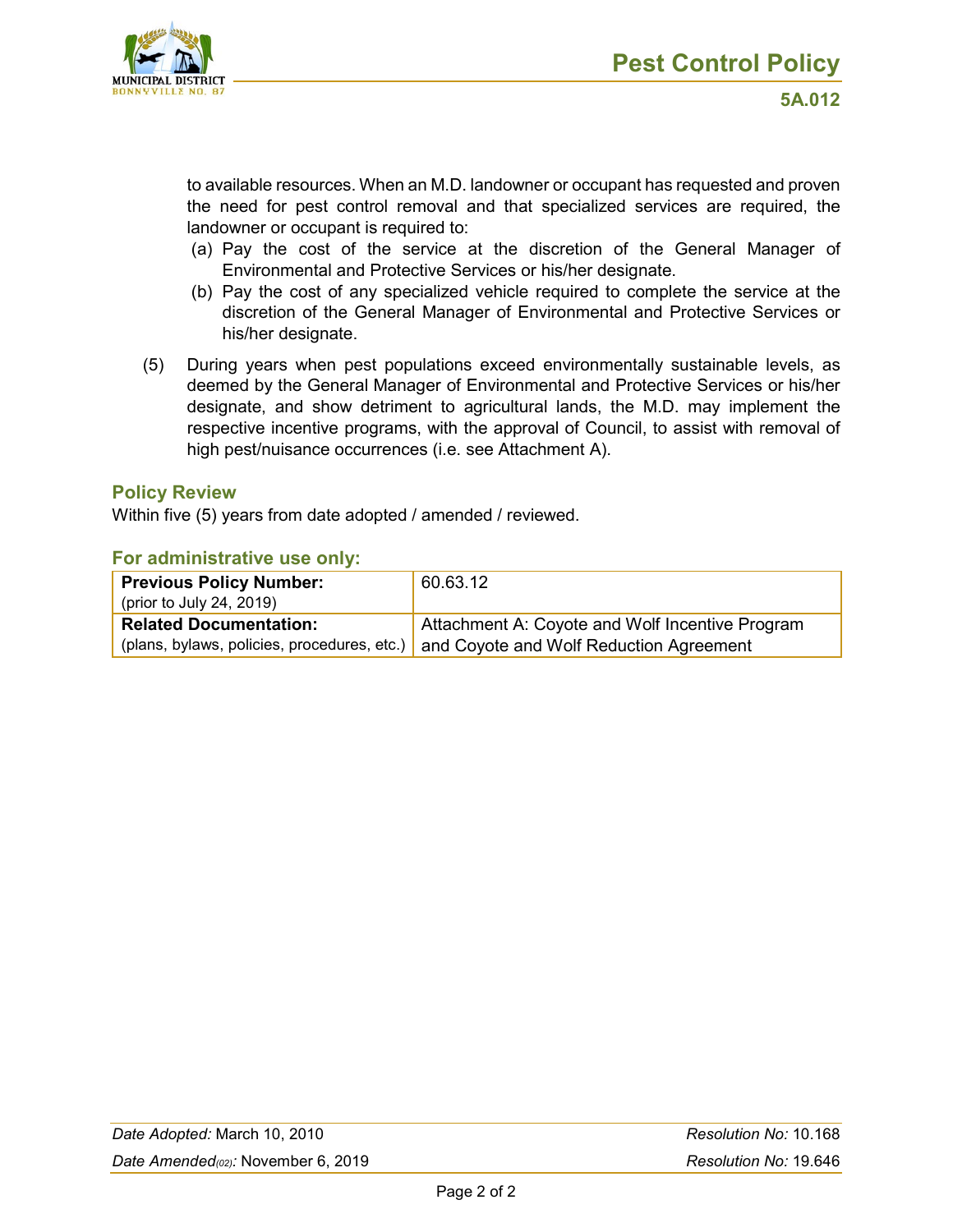



# **Coyote and Wolf Reduction Incentive Program**

**Adopted by Council – November 6, 2019 Resolution No. 19.646**

The Municipal District of Bonnyville (M.D.) will implement a Coyote & Wolf Reduction Incentive Program before each year during trapping season when deemed necessary by the General Manager of Environmental and Protective Services or his/her designate.

The details of this program are as follows:

- (1) The M.D. will pay an incentive of \$15.00 per coyote killed and \$75.00 per wolf killed during the duration of the incentive program.
- (2) To qualify for the incentive program payment, the intact coyote and wolf carcasses must be taken to the M.D. Agricultural Service Board building at 61330 Range Road 455. Prior to arrival, contact (780) 826-3951 to ensure there is someone available to verify the animals. When bringing the animals in for verification, please cover them (i.e. with a tarp or box cover) to avoid displaying them to the general public.

*Note: Only whole, unskinned animals are accepted for payment; pelts are not eligible for payment.*

- (3) Wolves may be hunted, but not trapped, without a license year-round, as follows:
	- (a) On privately owned land by the owner or occupant of the land, or by a resident with permission from the landowner or occupant;
	- (b) On public land by a person authorized to keep livestock on the land, or by a resident who has written permission from said authorized person.

*Note: The above authorities to hunt wolves extend to lands within 8 km (5 miles) of the land described above, provided the authorized person or resident has right of access.*

- (4) Coyotes may be hunted, but not trapped, without a license year-round throughout the province, as follows:
	- (a) By a resident who has right of access to hunt on lands that are not public lands within the Green area (i.e. government grazing land);
	- (b) By the owner or occupant of privately-owned land, on said privately owned land;
	- (c) By a person maintaining livestock on public land, on said public land; or
	- (d) On lands described in (c) that are in the Green Area, by a resident who is authorized in writing by the person described in (c). \*

#### *\* These pelts must be salvaged.*

(5) Trappers will be asked to provide their Registered or Resident Fur Management License number when bringing carcasses to claim the incentive program payment.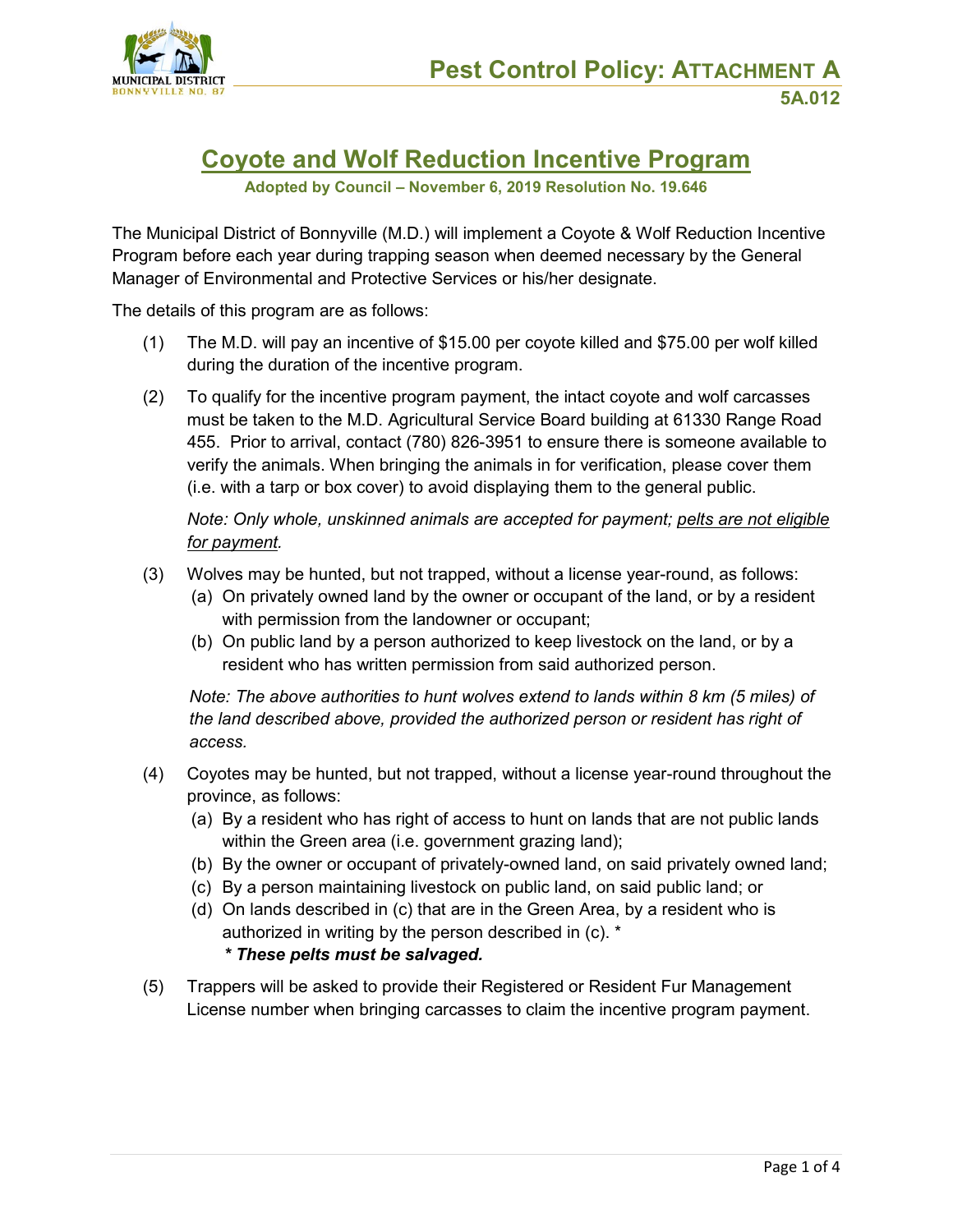

**5A.012**

- (6) Residents living within M.D. boundaries only are eligible to participate in this program and will be asked to provide the legal land location where the animals were trapped or hunted.
- (7) M.D. residents are advised that it is illegal to sell whole or unskinned carcasses to anyone other than a fur buyer.
- (8) The ASB staff will cut the left front foot off each coyote carcass and take a photo of each wolf carcass to identify it as having been processed through the incentive program.
- (9) The coyote and/or wolf carcass(es) will be returned to the owner who will be responsible to dispose of it properly.
- (10) Coyotes and/or wolves that originate from outside M.D. boundaries or are brought in by a non-resident of the above noted areas will not be accepted for payment under this program.

This program may terminate at an earlier date than set by the M.D. ASB subject to budget limitations.

The ASB will only accept coyote and wolf carcasses from:

- Monday to Thursday between the times of 7:30 am 8:00 am and 3:00 pm 4:00 pm
- Friday between the times of 7:30 am 8:00 am and 2:00 pm 4:00 pm.

If you cannot make it to the ASB building during these hours, please contact (780) 826-3951 to schedule a special appointment.

The M.D. ASB staff reserves the right to disqualify coyote and wolf carcasses at their discretion if they do not appear to meet the required criteria.

For information on regulations governing the use of snares for coyotes, please contact the Fish & Wildlife office at (780) 826-3142 or (780) 594-7876.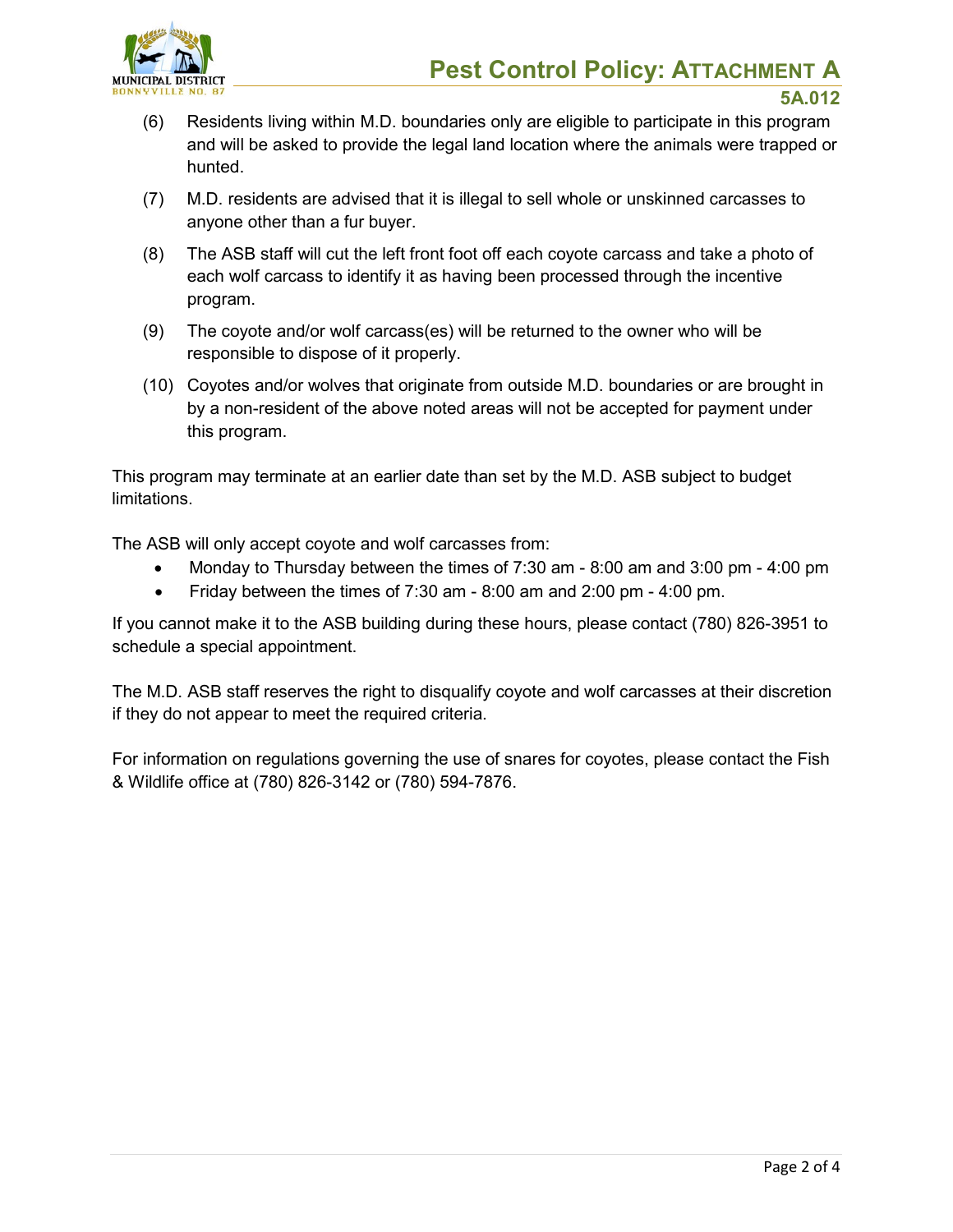

## **M.D. Agricultural Service Board**

# **Coyote & Wolf Reduction Agreement**

| Mailing Address: <u>New York: Nicolas Address:</u> National Phone: New York: New York: New York: New York: New York: N |                                            |                                                             |
|------------------------------------------------------------------------------------------------------------------------|--------------------------------------------|-------------------------------------------------------------|
|                                                                                                                        |                                            |                                                             |
|                                                                                                                        |                                            | <b>OR</b>                                                   |
|                                                                                                                        |                                            |                                                             |
|                                                                                                                        |                                            |                                                             |
| No. Wolves Registered: _______________                                                                                 |                                            |                                                             |
| <b>Coyotes &amp; Wolves Killed</b>                                                                                     | <b>Location Killed</b>                     |                                                             |
| Shot:<br><u> 1990 - Johann Barbara, martin a</u>                                                                       | Cherry Grove _____________________________ |                                                             |
| Trapped:<br><u> 1980 - John Barn Barn, amerikansk politiker</u>                                                        | <b>Riverhurst</b>                          |                                                             |
| Other:<br><u> 1989 - Johann Barbara, martin a</u>                                                                      | Ardmore                                    | <u> 1989 - Johann Stoff, Amerikaansk politiker (* 1908)</u> |
|                                                                                                                        | La Corey                                   |                                                             |
| Other Comments (i.e. Mange/pelt condition)                                                                             | Glendon                                    |                                                             |
|                                                                                                                        | Goodridge                                  |                                                             |
|                                                                                                                        | <b>Flat Lake</b>                           |                                                             |
|                                                                                                                        | Bonnyville                                 |                                                             |
|                                                                                                                        | Beaver Dam                                 |                                                             |

### **Guidelines**

- (1) The dollar amount paid as part of this incentive program is to be determined by M.D. Council. The payment amount is subject to change without notice.
- (2) The program may come into effect as early as October  $1<sup>st</sup>$  of each year it is instated. The timing and the program length will be determined by resolution of the M.D. Council.